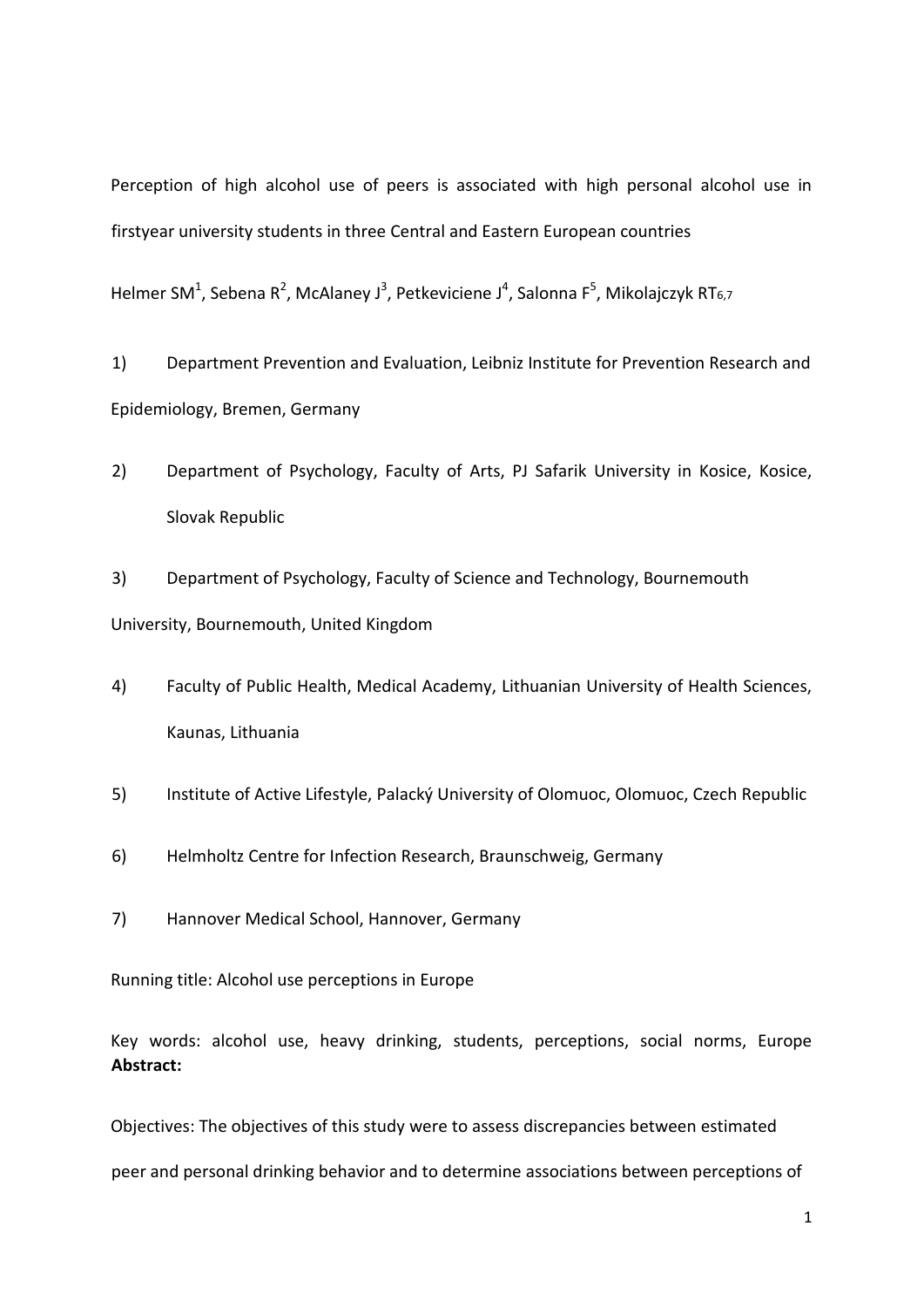peer and personal drinking behavior among university students from Hungary (HU), Lithuania (LT), and the Slovak Republic (SK).

Methods: 2,554 freshman university students completed an online questionnaire on the frequency of their personal alcohol use, the number of heavy drinking occasions and on their perception concerning the corresponding drinking behavior of a typical student. Associations between perceived peer and personal use were analysed by means of logistic regression, adjusting for sex.

Results: The majority of students across all countries thought their peers drink more frequently and are more often involved in heavy drinking occasions than themselves. Students who perceived the frequency of peer alcohol use to be higher were more likely to drink alcohol twice a week or more often (SR: OR=3.81, 95% CI=2.51-5.79; LT: OR=3.16, 95% CI=2.11-4.75; HU: OR=2.10, 95% CI=1.53-2.87) compared with students who drink alcohol monthly or less. Those who perceived the number of peer heavy drinking occasions as high were more likely to report heavy drinking weekly or more often (SR: OR=3.16, 95% CI=1.925.20; LT:OR=3.56, 95% CI=2.14-5.94; HU:OR=1.41, 95% CI=0.79-2.51) compared with students who report heavy drinking less than monthly.

Conclusions/Importance: University students perceived peer alcohol use to be higher than their personal use. Given the association between perceptions and personal alcohol use, future research should investigate if targeting perceptions in the surveyed countries may have an impact on alcohol use.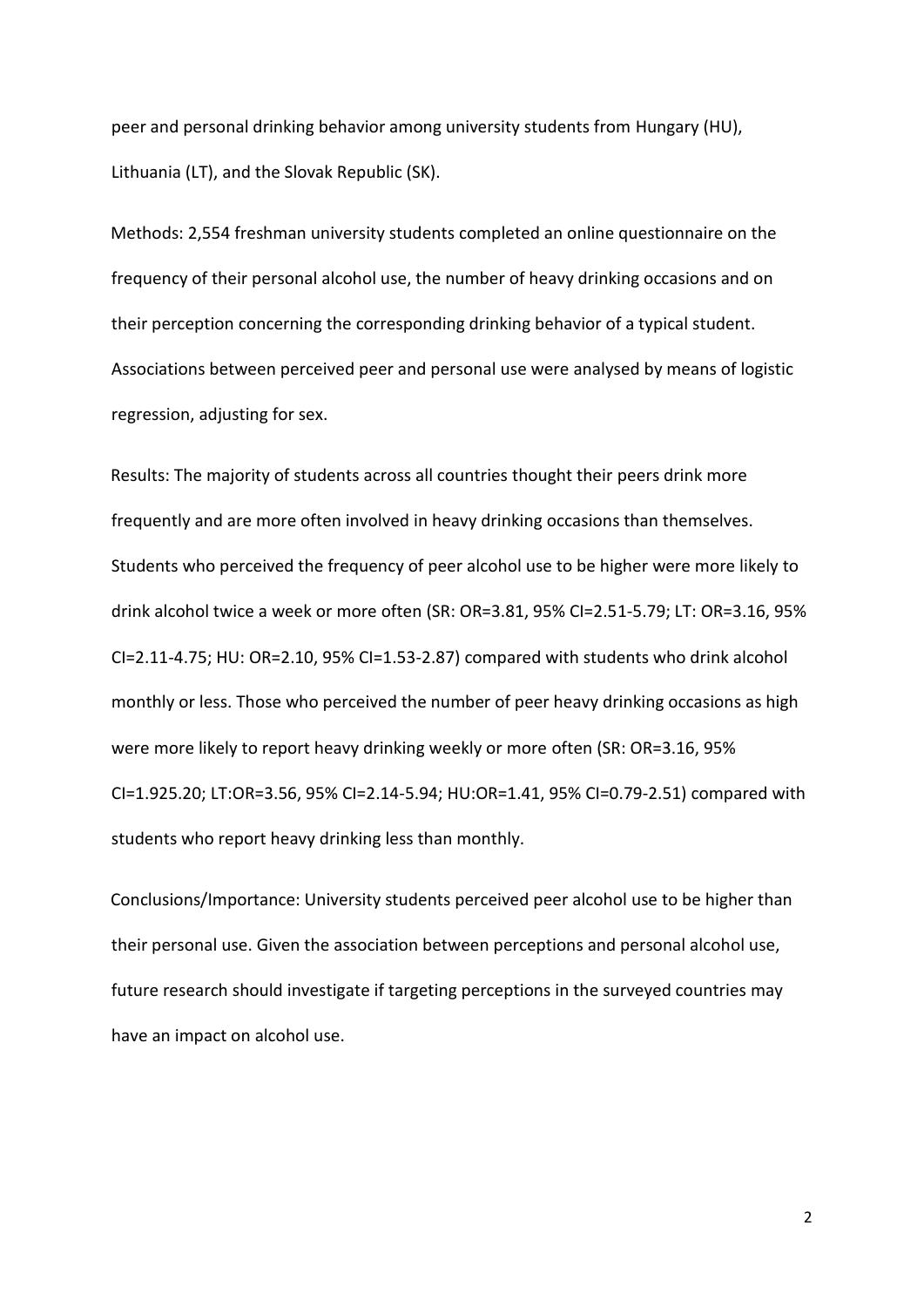# **Background:**

European University students drink alcohol infrequently, but when they do so, they consume large amounts of alcohol (Akmatov, Mikolajczyk, Meier, & Krämer, 2011; Sebena, Orosova, Mikolajczyk, & van Dijk, 2011; Stock et al., 2009). This heavy alcohol use is a concern as it is associated with a variety of health, academic and social consequences (Perkins, 2002). Different intervention approaches have addressed alcohol use among university and college students (Cronce & Larimer, 2011; Dennhardt & Murphy, 2013), among them are social norms-interventions that are well known in the US (Perkins, 2014). In 2009, a Cochrane Review by Moreira, Smith, and Foxcroft (2009) and an update of the review in 2015 (Foxcroft, Moreira, Almeida Santimano, & Smith, 2015) revealed that social norms-interventions show some small but significant effects to reduce alcohol use and related problems among University or college students in the short term. However, most of the included social norms-interventions in both reviews examined effects on NorthAmerican college and University students, with lack of European research in this field. Up to now, most of the research that has formed the basis for social norms interventions has been conducted in the USA (Borsari & Carey, 2001; Neighbors, Dillard, Lewis, Bergstrom, & Neil, 2006; Perkins, Haines, & Rice, 2005), Canada (Perkins, 2007) and New Zealand (Kypri & Langley, 2003). The studies indicated that students tend to perceive that their peers drink more alcohol than themselves (self-other discrepancies), and greater self-other discrepancies exist among females than males (Borsari & Carey, 2003). Perceptions of peer alcohol use were also found to be associated with personal alcohol use behaviors (Perkins, 2007). According to this premise, such overestimations of peer alcohol use can exert social pressure on the individual and consequently lead them to adapt their own alcohol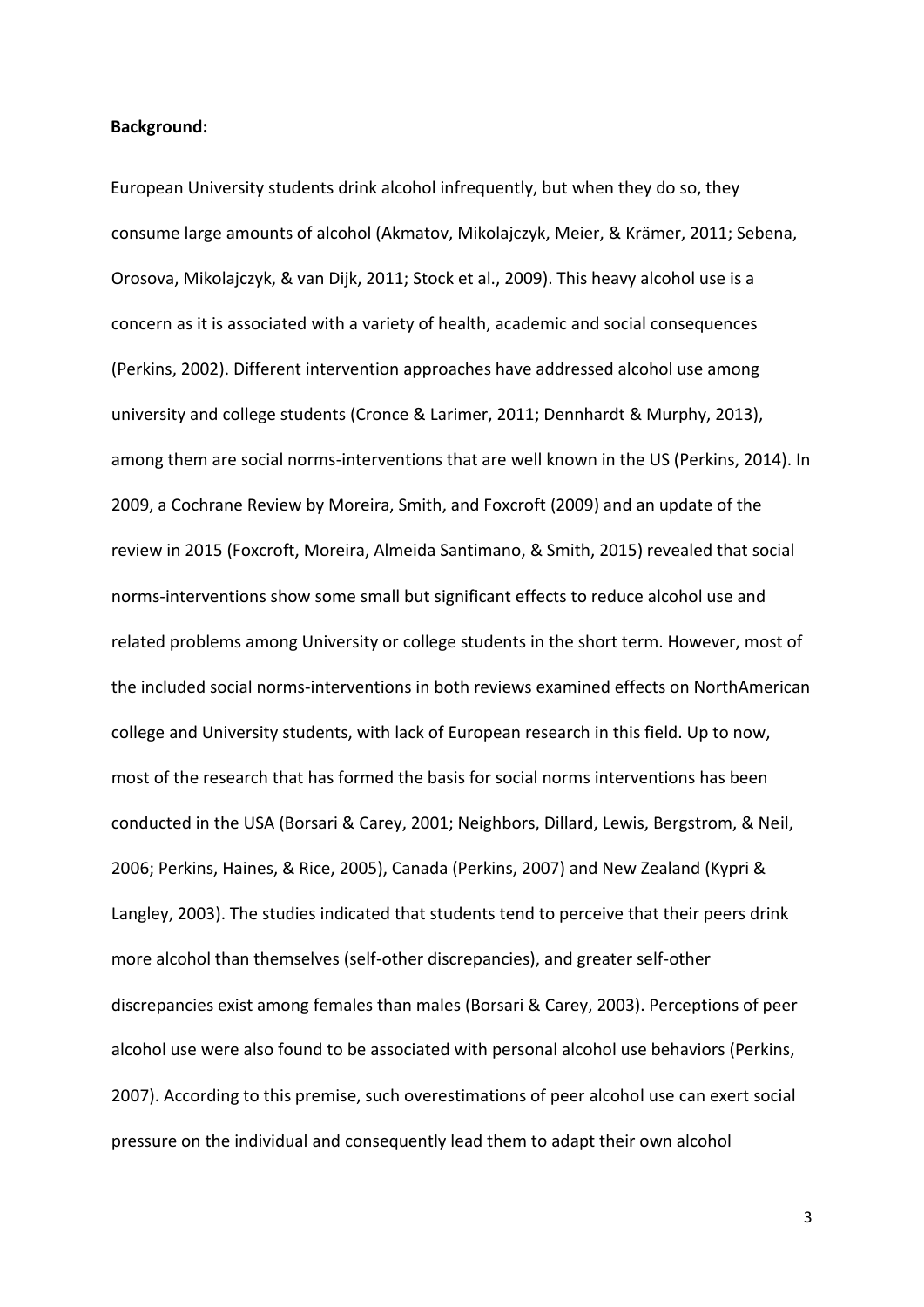consumption to match this perceived norm (McAlaney, Bewick, & Hughes, 2011). If this is true, challenging misperceptions of risk behavior through peer education activities or personalized feedback lessens the social pressure on the individual and personal use consequently falls (Berkowitz, 2004).

In recent years, some European studies have examined misperceptions of alcohol use among University students in the UK (McAlaney & McMahon, 2007) and France (Franca, Dautzenberg, & Reynaud, 2010) and have reported findings comparable to those of NorthAmerican studies.

So far no studies have examined misperceptions of peer alcohol use among University students in Central or East Europe. However, findings amongst US University and college students cannot be unconditionally applied to their European counterparts. First of all, US students show different alcohol use behaviors, in that they consume alcohol less regularly than European students (Wicki, Kuntsche, & Gmel, 2010). In addition, risky alcohol consumption in the US is often related to formal organized structures such as fraternities, which are uncommon in Europe (Keller, Maddock, Laforge, Velicer, & Basler, 2007; Wicki et al., 2010). Furthermore, differences in legislation such as legal drinking age could result in differences in alcohol use perception between North-American and European University students (McAlaney et al., 2011; Wicki et al., 2010). There are also differences between West and East/Central European students' alcohol use behavior (Dantzer, Wardle, Fuller, Pampalone, & Steptoe, 2006; Stock et al., 2009) and also in culture, legislation and educational systems within Europe (Wicki et al., 2010).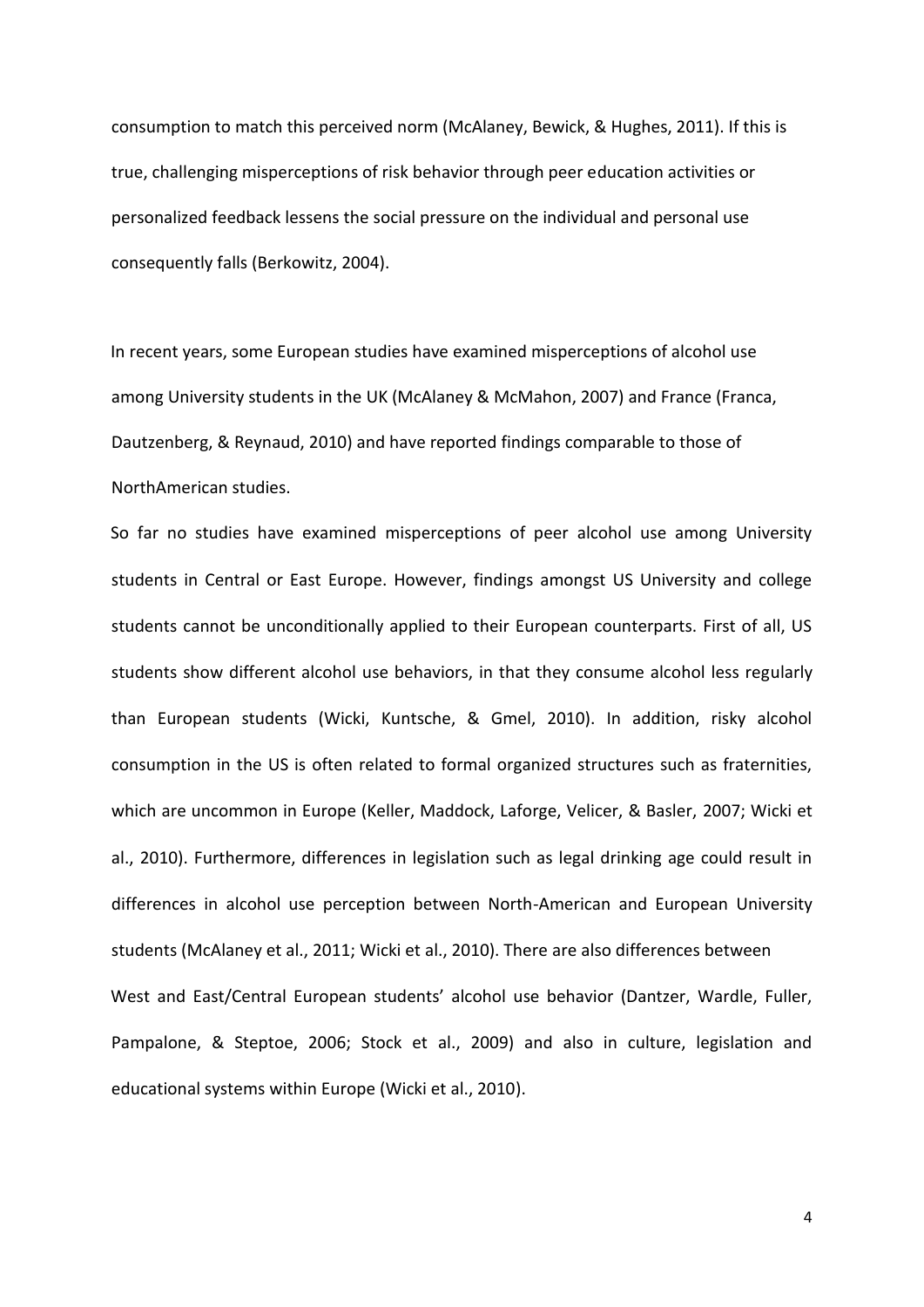To our knowledge there is only one study by Page and colleagues (2008) focusing on secondary school adolescents in Hungary, Slovak Republic, Czech Republic and Romania. Page and colleagues (2008) found that Central-Eastern European adolescents held inaccurate perceptions on the number of current alcohol users and number of students engaging in heavy episodic drinking in their peer group. Furthermore, the study showed that the perception of peer alcohol use was associated with students' personal alcohol use (Page et al., 2008). University students, however, find themselves in another phase of life compared to adolescents. Their life is characterized by identity exploration and less dependency on parents. At the same time, peers gain influence and risky health behaviors such as substance use are peaking (Arnett, 2000). Therefore, findings among adolescents' perceptions of substance use are not transferable without restrictions to University students.

Consequently, studies focusing on East and Central European University students are of importance in the field of research on misperceptions of alcohol use, particularly if the social norms approach is to be applied within various European settings.

# **Objectives:**

The two objectives of this study using a sample of University students from three Central and Eastern European countries are: (a) to investigate whether the frequency of alcohol use and the number of heavy drinking occasions of a typical student are perceived by the students to be higher than the own personal consumption and (b) to evaluate whether perception of high levels of alcohol use or heavy drinking occasions in peers is associated with high personal alcohol use.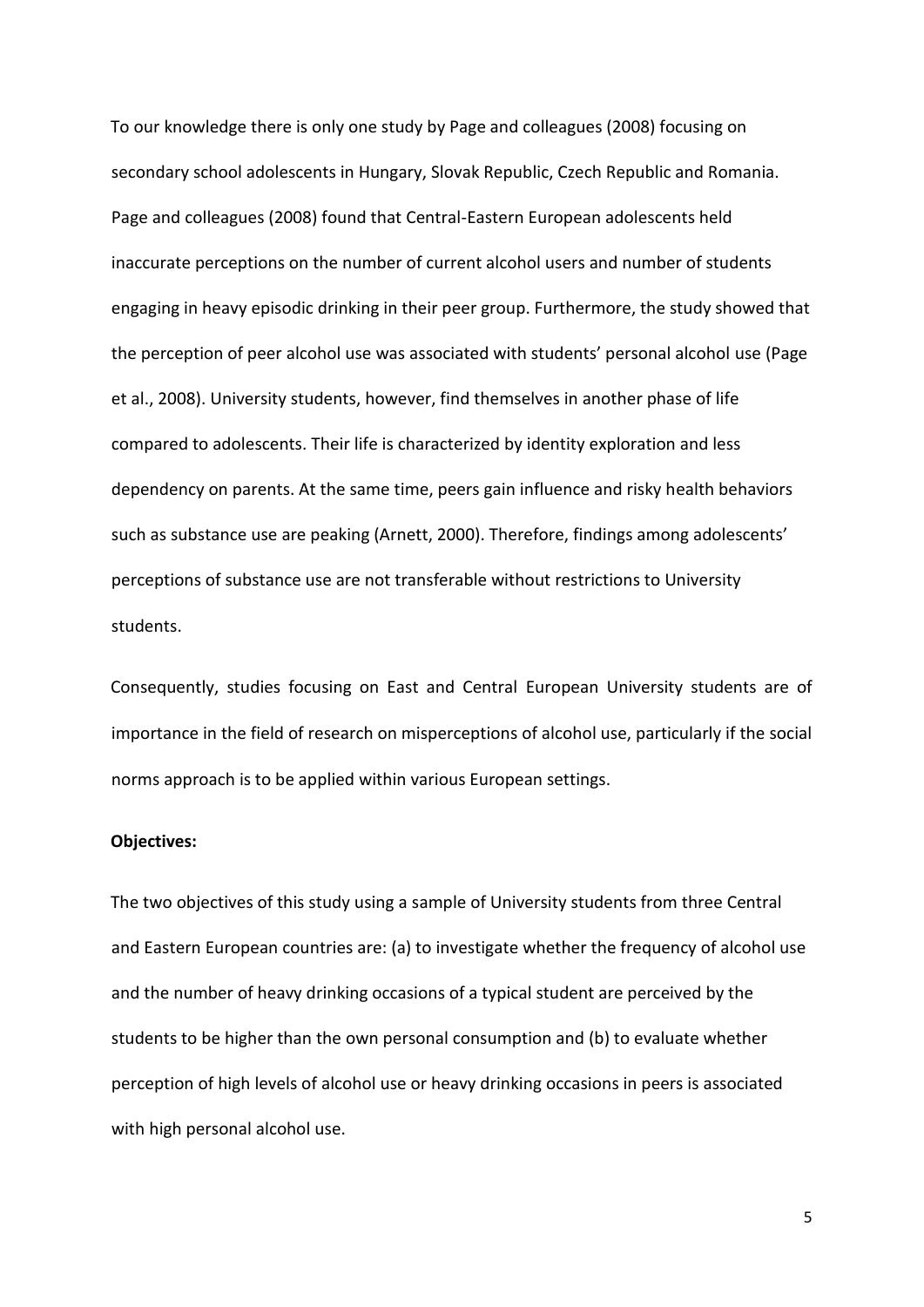#### **Methods**

### *Procedures:*

This study is based on data collected in 2011 from several universities in three countries: four universities in Lithuania, two universities in Hungary and four universities in the Slovak Republic. Data were collected as part of wave 1 of the Student Life Cohort in Europe (SLiCE), a multinational longitudinal study of University students from several European countries. SLiCE was developed from previous activities of the Cross National Student Health Survey (El Ansari et al., 2007). The collaborating universities were selected through personal contacts of researchers involved in the survey.

#### *Participants:*

Recruitment strategies differed across the three countries. At all participating universities SLiCE was introduced to first-year students during lectures and seminars. Initially it was planned to contact students via email. Due to institutional restrictions, this was not possible at all universities. All four universities in Lithuania and one in the Slovak Republic obtained access to email distribution lists of all enrolled first-year students at the respective universities. In both universities in Hungary and in one University in the Slovak Republic, the study was also promoted using flyers and posters. Participation in the study was voluntary and anonymous. Students were informed that by completing the questionnaire they were providing their informed consent to participate. No incentives were provided and students did not get class credits for participating in the study. Permission to conduct the study was granted by the ethical commissions of participating institutions.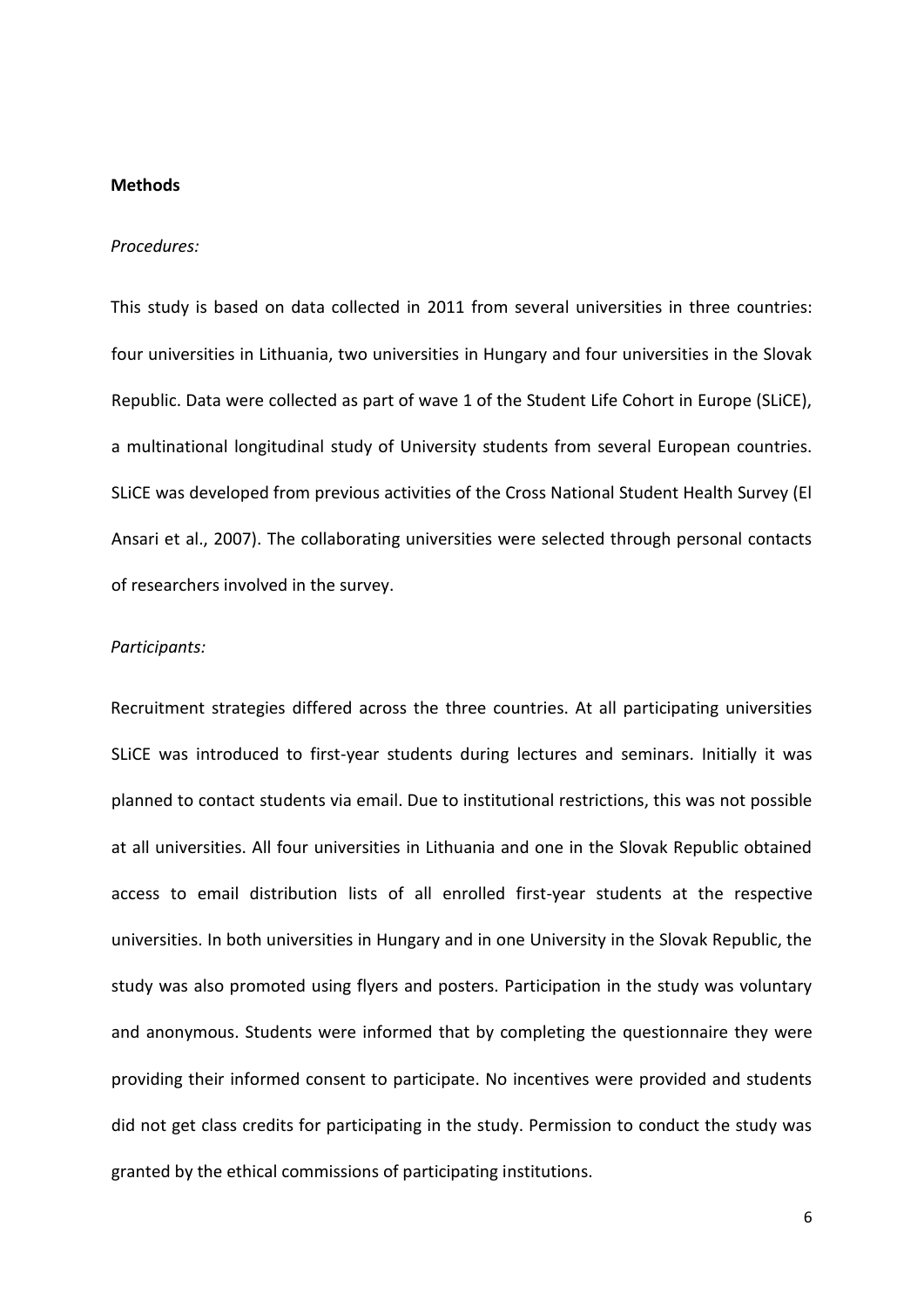After registration on the website, students were sent e-mails requesting them to complete a self-administered multi-theme online questionnaire covering a range of questions on students' health behavior, including substance use behavior.

# *Measurements*

To indicate personal alcohol use, students were asked "How often do you have a drink containing alcohol?" The number of heavy drinking occasions was assessed using the question "How often do you have six or more drinks on one occasion?" In a statement placed before the alcohol-related questions, students were informed that a drink was defined as one glass/can (0.3 liter) beer or one glass (1/8 liter) (sparkling) wine or one glass liquor (0.02 liter with approx. 40% alcohol).

The response options for frequency of alcohol consumption were 'Never', 'Less than monthly', '2-4 times a month', '2-3 times a week', and '4 or more times a week'. The response options for the number of heavy drinking occasions were 'Never', 'Less than monthly', 'Monthly', 'Weekly', and 'Daily or almost daily'.

Perceptions of rates of alcohol use and number of heavy drinking occasions of a typical student were assessed using items based on the corresponding personal use questions, but referring to a typical student at their own university: "How often do you think a typical student at your university has a drink containing alcohol?" and "How often do you think a typical student at your university has six or more drinks on one occasion?"

*Statistical analysis:*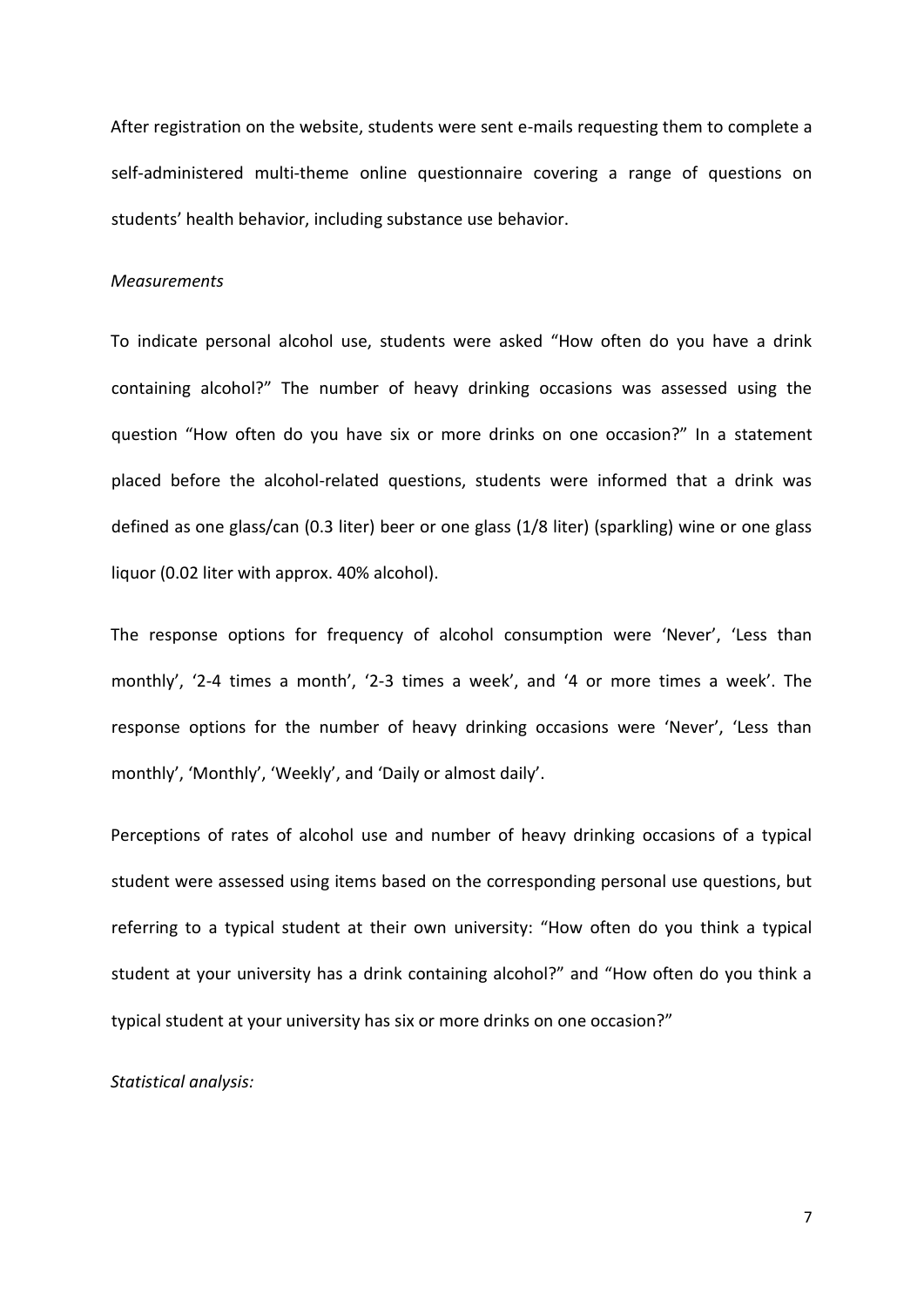Descriptive statistics regarding alcohol use were examined. Because numbers in the highest alcohol use categories for both variables assessing personal alcohol use were very small, we combined the two highest categories. Furthermore, gender–specific self-other discrepancies (percentages of respondents who perceived the alcohol use of a typical student as higher/ identical/ lower than the reported corresponding own behavior) were calculated. Thirdly, multinomial logistic regression models were used to investigate associations between perceived alcohol use behaviors of a typical student and the personal behaviors. Drinking alcoholic drinks monthly or less and reporting heavy drinking less than monthly were used as the reference categories of the dependent variable for the analysis. The corresponding perceived alcohol use of a typical student variable was used as an independent variable in the models, and respondents' sex was added for adjustment. We added interaction terms to the regression models to examine whether sex of the respondent or country moderates the association between perceived and personal behavior. Since there was a significant interaction between country and perception, we conducted stratified analyses by country. For the regression models, non-alcohol users were excluded as this group is influenced by peer drinking norms in a different way than alcohol drinking students (Cho, 2006). Data analysis was performed using SPSS for windows, version 20.0.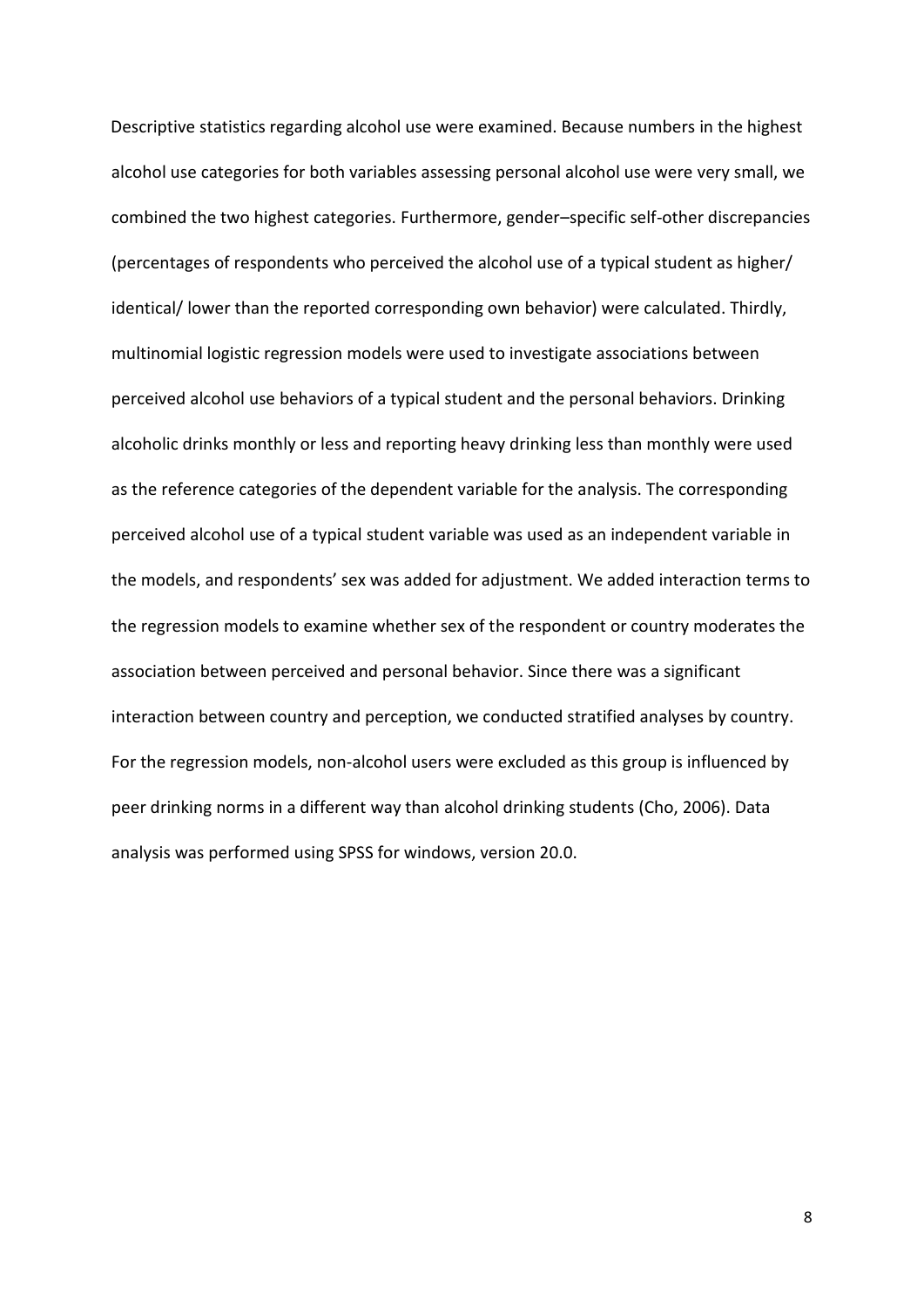### **Results:**

The self-administered online questionnaire was completed by 2,564 University students across the three participating countries distributed as follows: Lithuania (36.2%), Hungary (32.3%) and the Slovak Republic (31.5%). More than 70% across all countries were female students (Table 1). Further characteristics of the sample (age, religion and accommodation during the semester) are also provided in Table 1. Ninety-for percent of students from the Slovak Republic, 93.2% of students from Lithuania and 98.8% of students from Hungary provided information on the frequency of alcohol use. A considerably lower number of students from the Slovak Republic and from Lithuania answered the question about the number of heavy drinking occasions (Slovak Republic: 83.4%; Lithuania: 80.6%; Hungary: 98.8%).

The majority (more than 60%) of participants across the three countries perceived their peers as having higher frequency of alcohol use and number of heavy drinking occasions compared to their personal behavior. Self-other discrepancies between own alcohol use and peer use stratified by sex are presented in Table 2.

Interaction terms showed that the effect of perception on the outcome variable was modified by country but not by sex in both models. Results of a stratified multinomial logistic regression analyses showed differences in drinking behavior by sex, with male students reporting a higher frequency of alcohol use and a higher number of heavy drinking occasions than females across all countries (Table 3). Perceived frequency of alcohol use and number of heavy drinking occasions of a typical student were associated with the corresponding personal alcohol use behavior (Table 3): For instance, compared to students who drank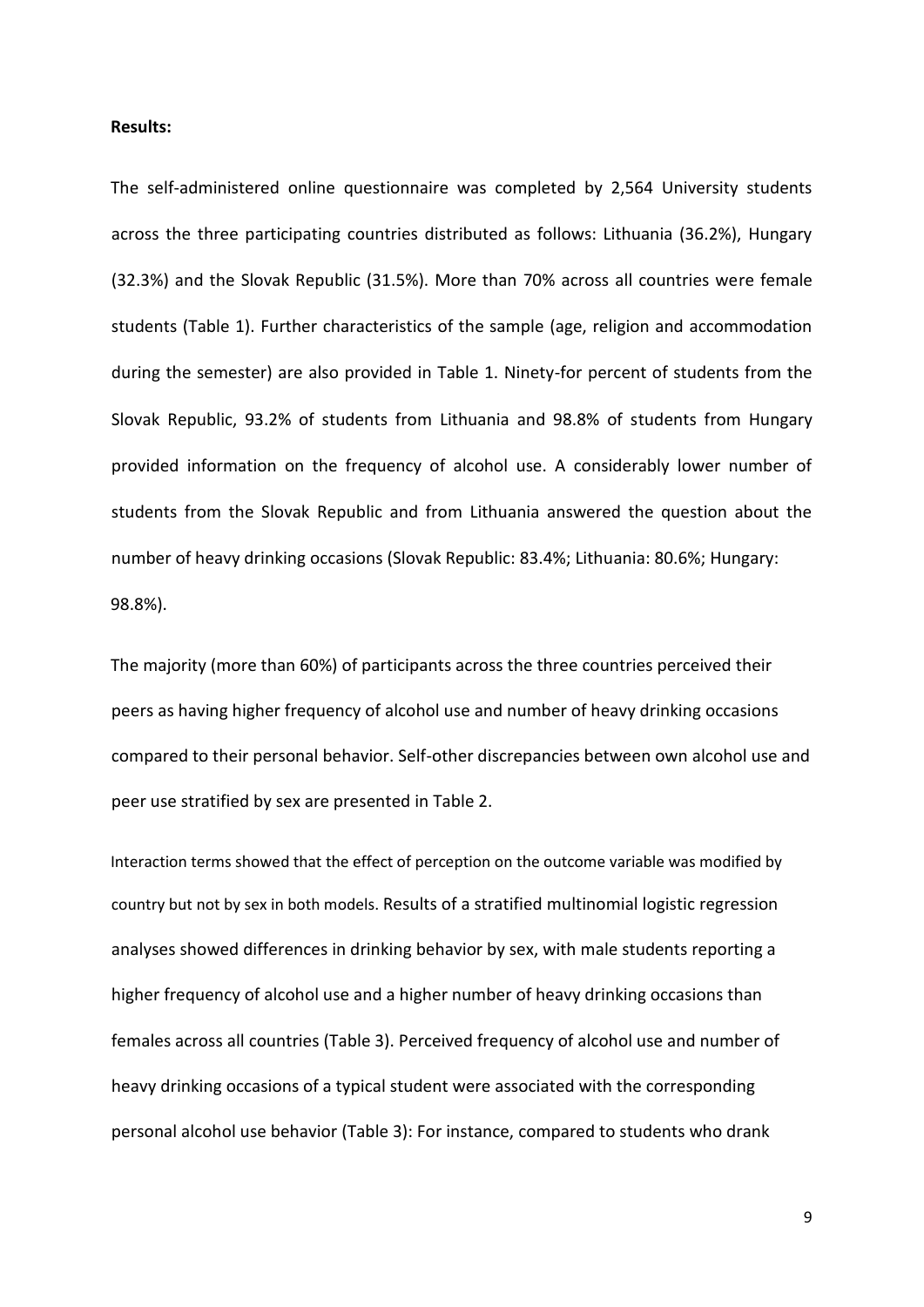alcohol monthly or less often, those who perceived the frequency of peer alcohol use to be higher (per one unit increase) were more likely to drink alcohol twice a week or more often (Slovak Republic: odds ratio (OR)=3.81, 95% confidence interval (CI)=2.51-5.79; Lithuania: OR=3.16, 95% CI=2.11-4.75; Hungary: OR=2.10, 95% CI=1.53-2.87) or drink alcohol two or more times a month (Slovak Republic: OR=1.62, 95% CI=1.28-2.05; Lithuania: OR=1.13, 95% CI=2.11-4.75; Hungary: OR=2.10, 95% CI=1.53-2.87) compared to monthly or less often. The perception of a high number of heavy drinking occasions of peers (per one unit increase) was associated with a higher likelihood to report heavy drinking weekly or more often (Slovak Republic: OR=3.16, 95% CI=1.92-5.20; Lithuania: OR=3.56, 95% CI=2.14-5.94; Hungary: OR=1.41, 95% CI=0.79-2.51) compared to less than monthly (Table 3).

#### **Discussion:**

The results of the current study showed that across all three participating countries, the majority of students perceived their peers as having a higher frequency of alcohol use and engaging in more heavy drinking occasions than themselves. Furthermore, we found associations between perceptions of alcohol use of a typical student and personal alcohol use.

Our findings, that a high proportion of students estimated the alcohol use behavior of a typical student to be higher than their own self-reported behavior, are consistent (Page et al., 2008) with findings of studies among University students in North-America (Borsari & Carey, 2003; Kypri & Langley, 2003) and Western Europe (Franca et al., 2010; McAlaney &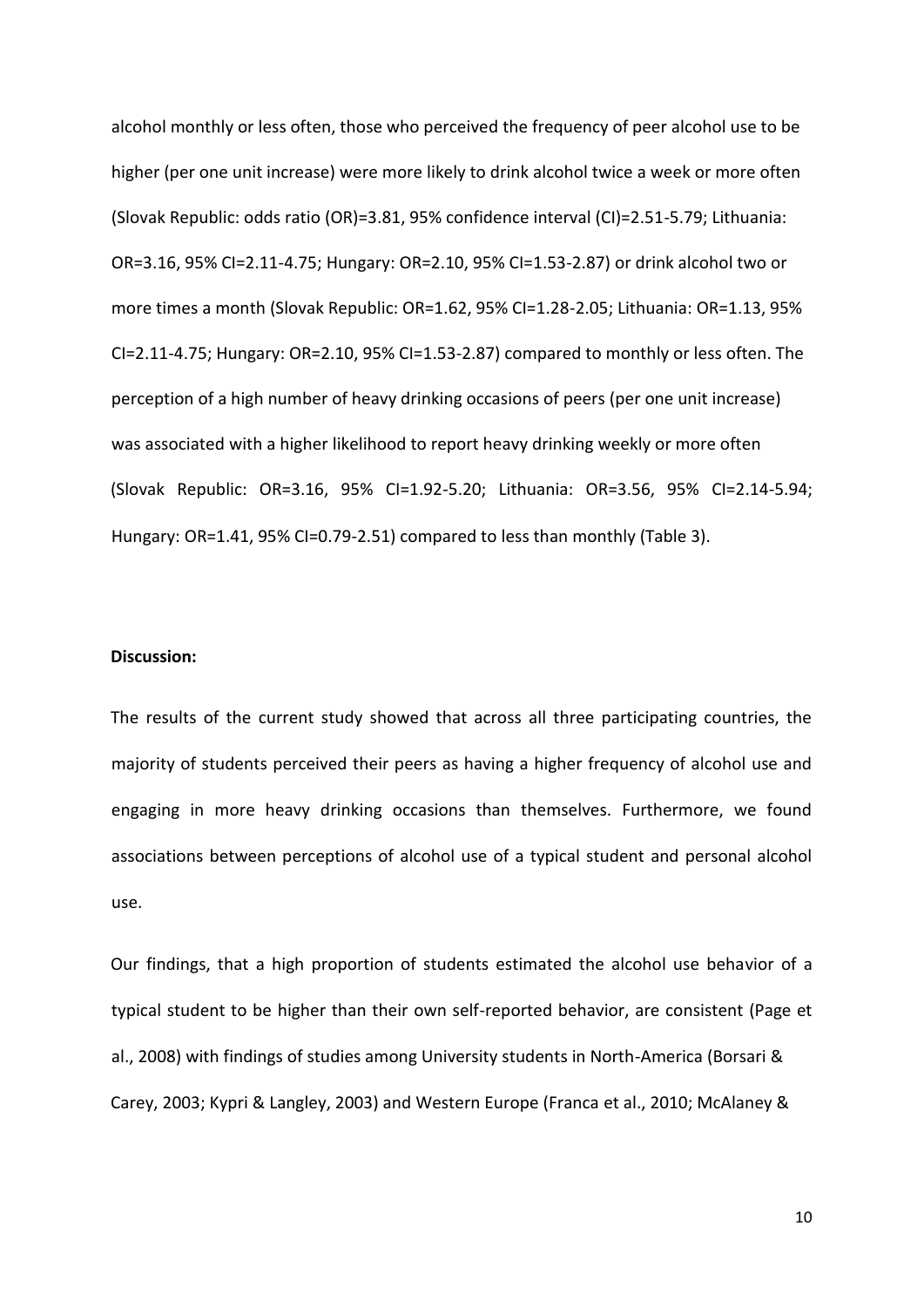McMahon, 2007). Our findings are also consistent with findings in a study conducted among adolescents in Hungary, Slovak Republic, Czech Republic and Romania (Page et al., 2008) which supports the notion that this is a general pattern.

In agreement with a review by Borsari and Carey (2003) including several North-American studies, we found greater self-other discrepancies among female students in this Central and East European sample. In previous research, greater misperceptions of female students have been attributed to several factors. Female students have been noted to have lower personal alcohol use compared to their male counterparts, and therefore less direct experience of the alcohol consumption culture of their institution. In addition drinking in mixed sex peer groups is common among female students, and as such their perception of the norm may be influenced by the alcohol consumption behavior of their male drinking partners (Berkowitz, 2004; Borsari & Carey, 2003). Moreover, our findings show that perceived behavior of a typical student is significantly associated with both frequency of alcohol use and number of heavy drinking occasions, which is also consistent with previous research among University students (McAlaney & McMahon, 2007; Neighbors, Lee, Lewis, Fossos, & Larimer, 2007; Perkins, 2007), adolescents (Page et al., 2008) and vocational school students (Haug, Ulbricht, Hanke, Meyer, & John, 2011) in this field.

The findings from this study may be relevant to the future design of prevention strategies in Central and East Europe to reduce alcohol use among students. To include gender-specific social norms messages can be considered for prevention in the same way as it has been tested in North America (Perkins, 2014). Several studies already used gender-specific feedback which was found to be more effective to reduce alcohol use in students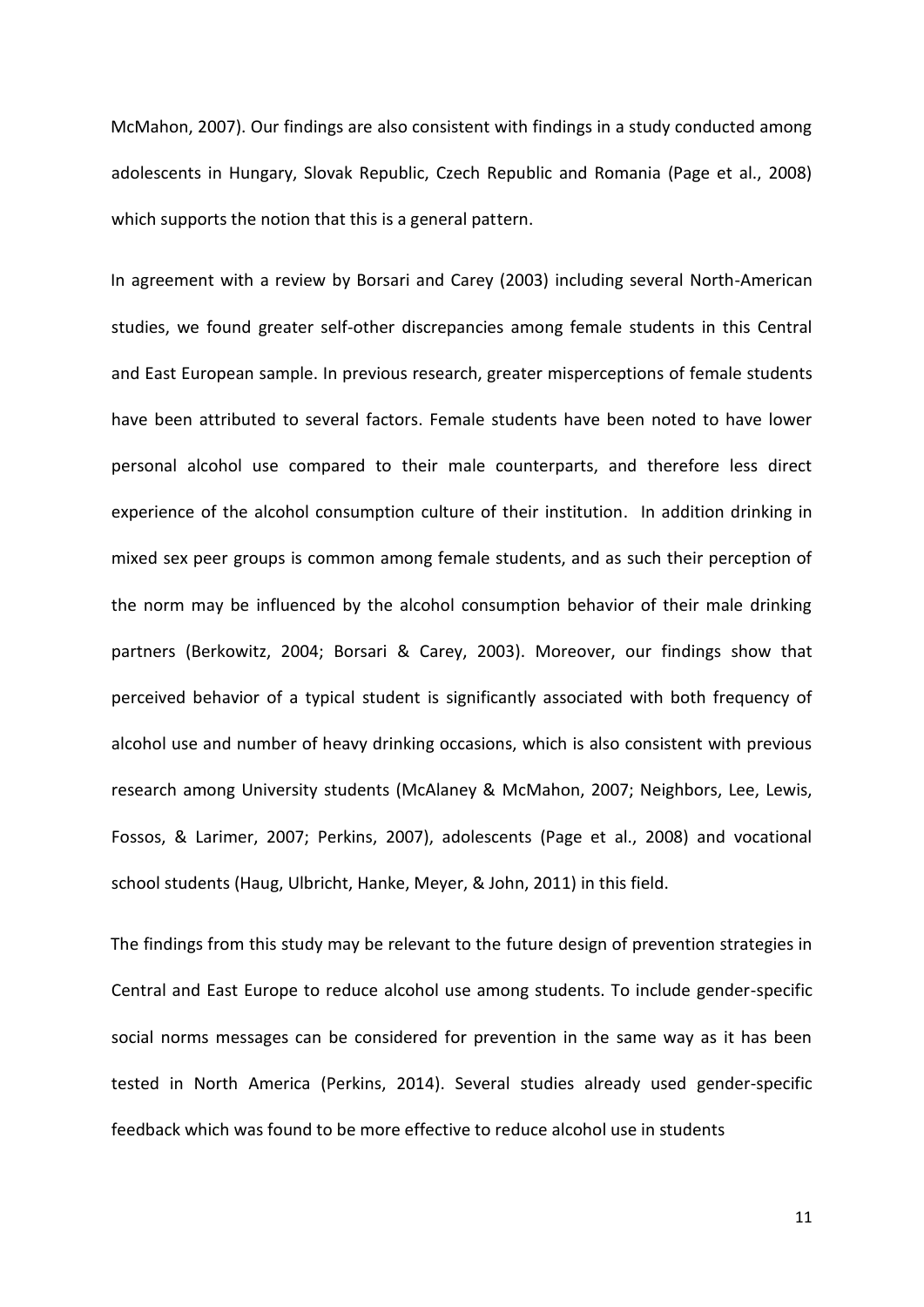(Neighbors et al., 2010) or at least in sub-groups such as female students (Lewis & Neighbors, 2007). Moreover, a qualitative study conducted among University students from the Slovak Republic showed that students preferred interactive prevention approaches that directly involve students (Salonna, Vendelová, Benka, & Bačíková, 2012). Therefore, the communication strategy of social norms messages should be carefully considered, possibly by giving feedback to small groups of students or using the web to deliver individual normative feedback messages instead of mass media campaigns.

The strength of the present study is the large sample of students from eight universities in three Central and Eastern European countries. The SLiCE study is the first to report perceptions of alcohol use among University students of different Central and East European countries.

However, the observed substance use rates may not be representative for University students in the three participating countries or even for the universities that participated in this study. We cannot guarantee that we reached all students from all faculties and study programmes. Furthermore, we could not determine the response rates as we do not know how many students participated in lectures where the study was presented, or received study information. While we had access to email distribution lists for some of the universities, we are not sure how many students actually use their official accounts on a regular basis. In addition, the self-selecting nature of participation in the survey may have created a non-representative sample by disproportionally attracting students with a higher or lower level of alcohol consumption. This bias is possibly reduced by the fact that the alcohol use questions were part of a multi-theme questionnaire and not a specific study to assess alcohol related behavior and norms.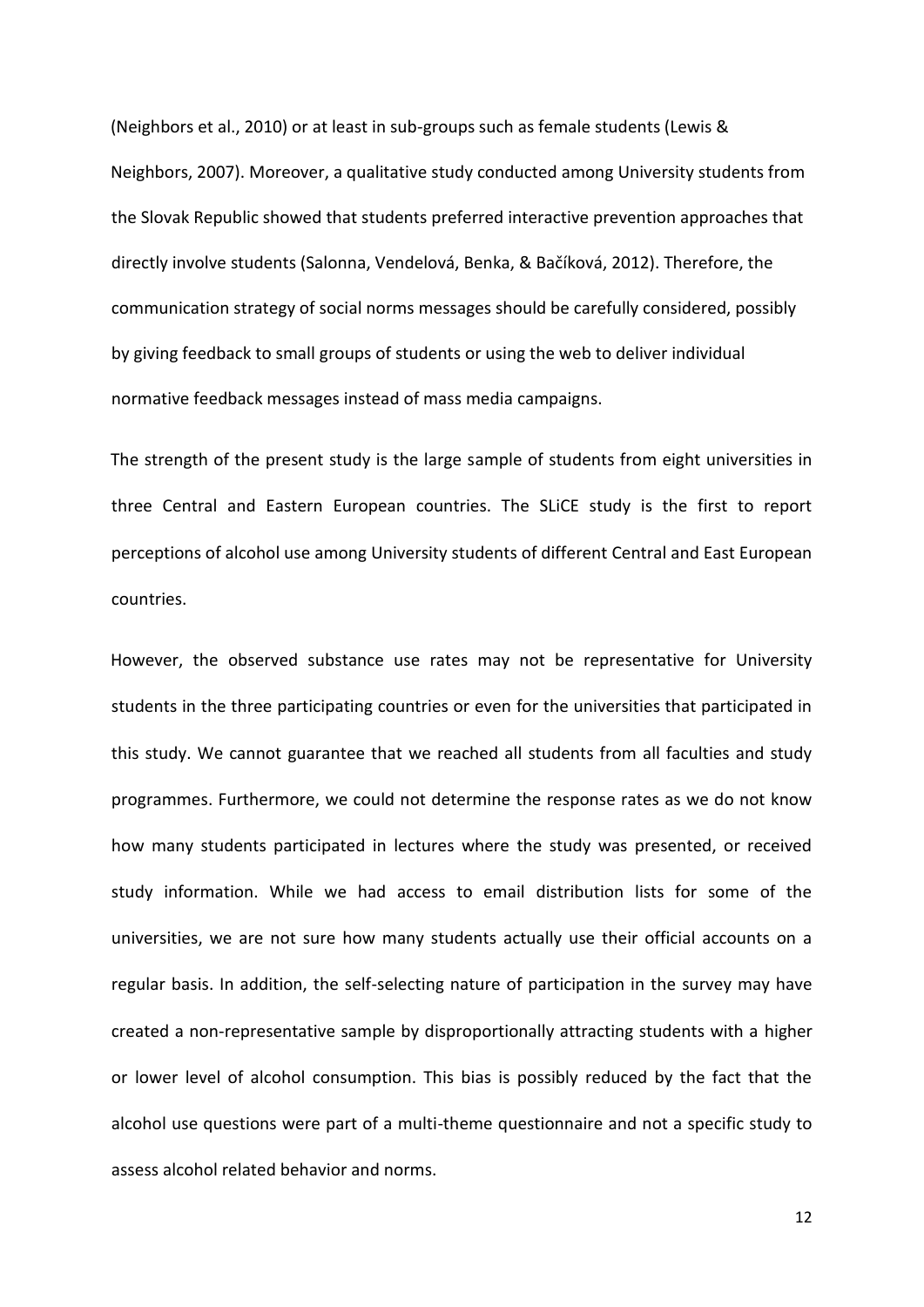Furthermore, we relied on self-reported data and hence under- or over-reporting bias cannot be ruled out. On the other hand, substance use data for our study was collected via a confidential online survey, an approach which has been found to be a reliable means to examine alcohol use in computer literate populations such as students (Kypri, Gallagher, & Cashell-Smith, 2004). Since heavy drinking was defined as six drinks or more for both female and male students, this is more than the numbers defined in other studies and also not sexspecific (e.g. Wechsler, Dowdall, Davenport, & Rimm, 1995). This possibly resulted in somewhat lower estimate of heavy drinking among males, and particularly females, compared with other studies.

A further potential limitation is the use of a typical student as the reference group. This definition of norms behavior is based upon the assumption that a single culture exists at a University, with an equal identification role model. However, University students are a heterogeneous group with differences in values, beliefs and lifestyles (Cho, 2006). Therefore, according to Borsari & Carey (2001, 2003), the use of a distal reference group may lead to an inflated norm. Substance use behavior of proximal reference groups like (close) friends may be more relevant for students. However, we decided to use 'typical student' as the reference, since it is the most common reference used in previous research (Haug et al., 2011; Neighbors et al., 2007). Finally, our analysis is based on cross-sectional data. We therefore can only assume that perceptions are the cause of behavior, rather than behavior being the cause of perceptions. This hypothesis is supported by findings of a longitudinal study which indicated that a temporal relationship exists between perceived norms and later drinking (Neighbors et al., 2006).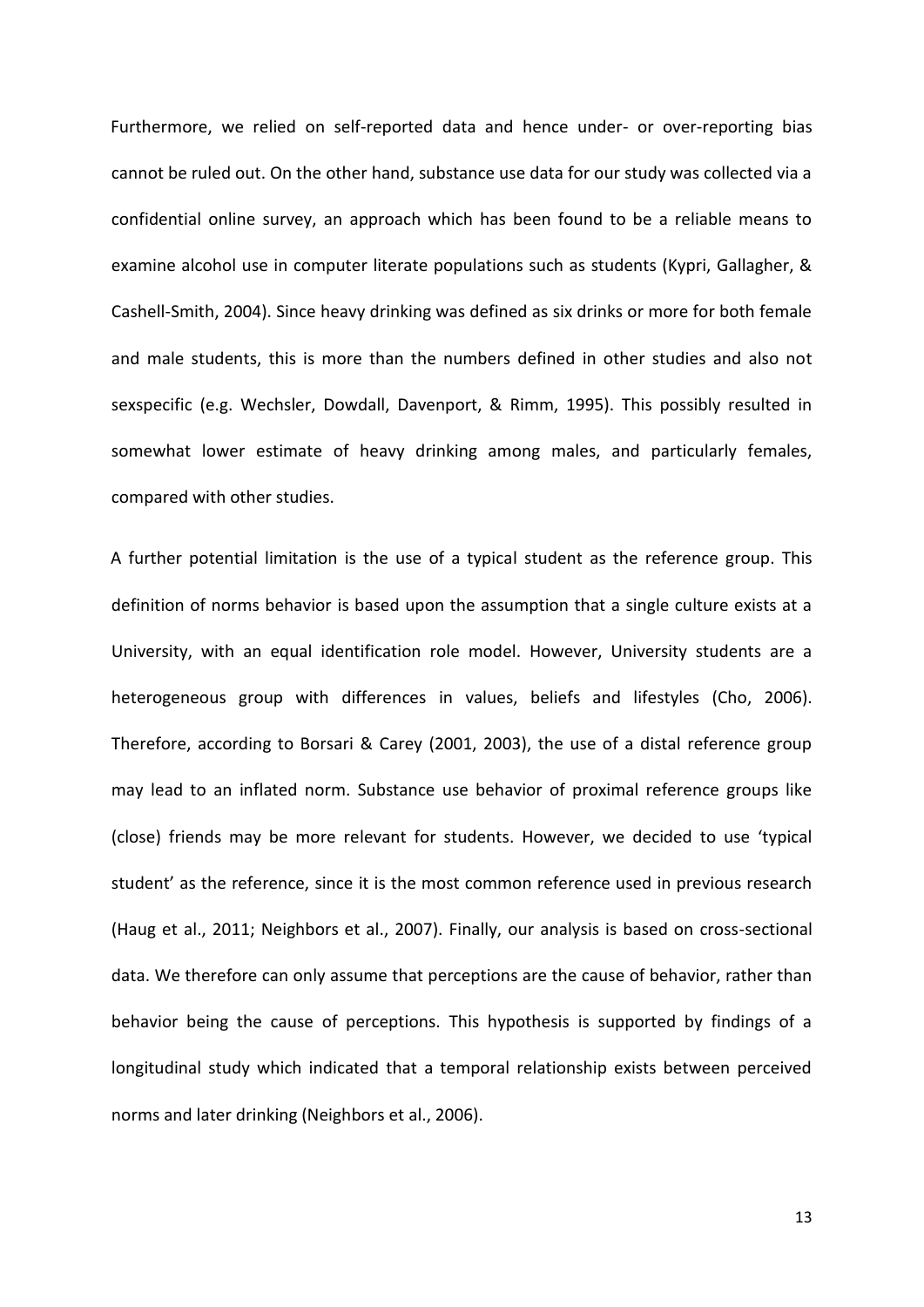# **Conclusion/Importance:**

In conclusion, our study showed self-other discrepancies between personal and perceived frequency of alcohol use and heavy drinking occasions of a typical student among freshman University students at several Universities in the Slovak Republic, Lithuania and Hungary. The majority of the students estimated the alcohol use behavior of a typical student to be higher than their own personal behavior. In agreement with previous research in this field, this study also indicates that misperceived norms of peer alcohol use are a relevant predictor of personal use. This is the first study to report such associations among University students of different Central and East European countries.

Social norms-interventions may be effective in reducing alcohol use among Central and East European student populations by challenging discrepancies between perceived peer alcohol use and personal use. Hence, future research should evaluate the feasibility of such intervention strategies. Further, our findings may have relevance to the design of social norms-interventions: Larger self-other discrepancies among female students lead to the suggestion that gender-specific messages may be required to optimize social normsinterventions.

### **Funding:**

This work was supported by the Slovak Research and Development Agency under the contract No. APVV-0253-11. and the Slovak Academy of Sciences under Contract No. VEGA 1/1092/12.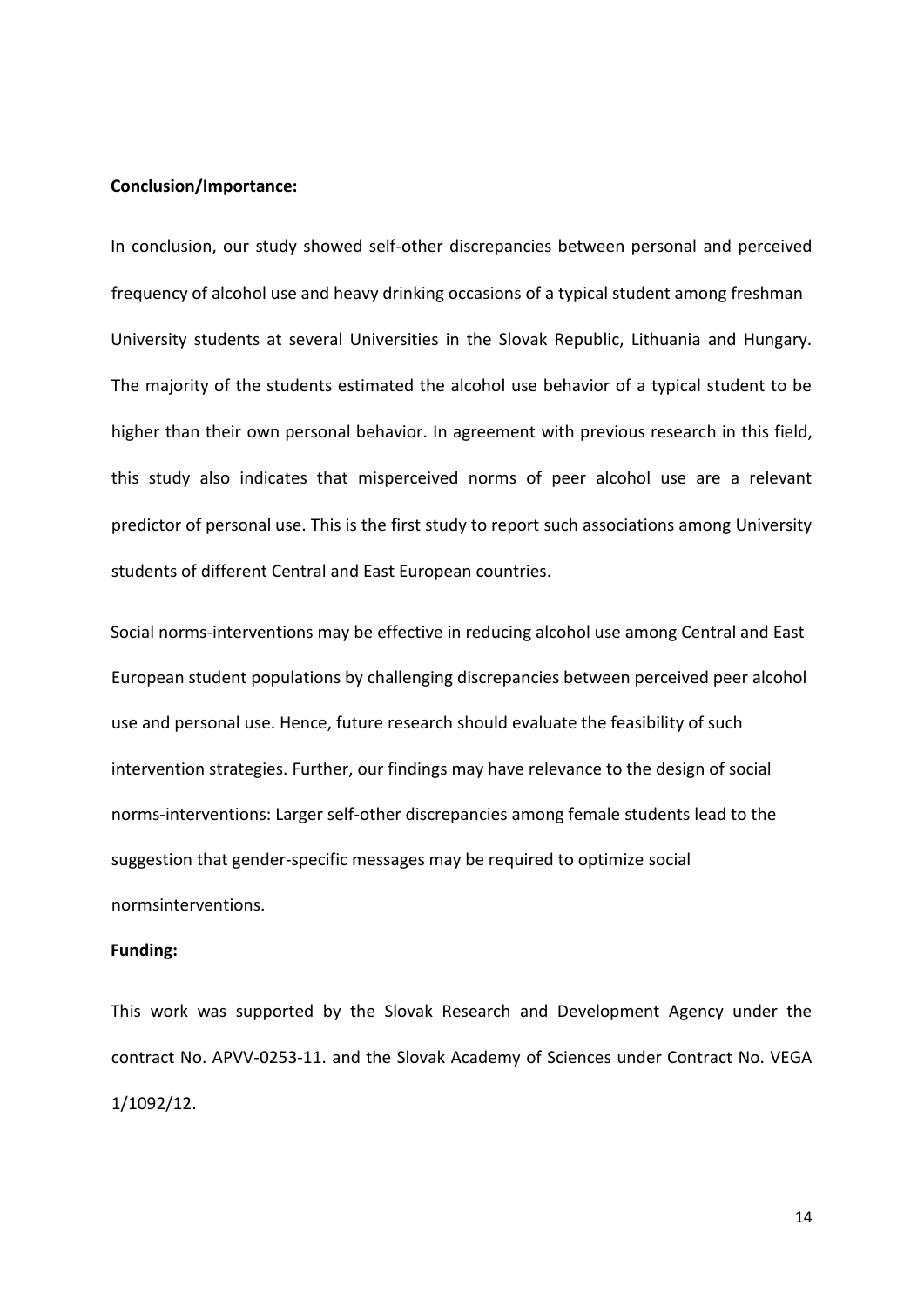# **Glossary:**

Frequency of alcohol use: Number of occasions one is having a drink containing alcohol.

Heavy drinking: Having six or more drinks on one drinking occasion.

Perceptions of alcohol use: Alcohol use of a typical student at the own university. Social

norms-interventions: Challenging misperceptions of risk behavior and correcting the

perceived norm. This is based on the premise that this will reduce the social influence on

the individual to use these substances.

# **References**

- Akmatov, M. K., Mikolajczyk, R. T., Meier, S., & Krämer, A. (2011). Alcohol consumption among university students in North Rhine-Westphalia, Germany--results from a multicenter crosssectional study. *Journal of American College Health, 59*(7), 620-626. doi: 10.1080/07448481.2010.520176
- Arnett, J. J. (2000). Emerging adulthood. A theory of development from the late teens through the twenties. *Am Psychol, 55*(5), 469-480.
- Berkowitz, A. D. (2004). The Social Norms Approach: Theory, Research, and Annotated Bibliography. (Journal, Electronic).
- Borsari, B., & Carey, K. B. (2001). Peer influences on college drinking: a review of the research. *Journal of substance abuse, 13*(4), 391-424.
- Borsari, B., & Carey, K. B. (2003). Descriptive and injunctive norms in college drinking: a metaanalytic integration. *Journal of studies on alcohol, 64*(3), 331-341.
- Cho, H. (2006). Influences of norm proximity and norm types on binge and non‐binge drinkers: examining the under‐examined aspects of social norms interventions on college campuses. *Journal of Substance Use, 11*(6), 417-429. doi: doi:10.1080/14659890600738982
- Cronce, J. M., & Larimer, M. E. (2011). Individual-focused approaches to the prevention of college student drinking. Alcohol Res Health, 34(2), 210-221. doi: SPS-AR&H-33 Sps-ar&h-33
- Dantzer, C., Wardle, J., Fuller, R., Pampalone, S. Z., & Steptoe, A. (2006). International study of heavy drinking: attitudes and sociodemographic factors in university students. *Journal of American College Health, 55*(2), 83-89. doi: 10.3200/JACH.55.2.83-90
- Dennhardt, A. A., & Murphy, J. G. (2013). Prevention and treatment of college student drug use: A review of the literature. *Addictive Behaviors, 38*(10), 2607-2618.
- El Ansari, W., Maxwell, A. E., Mikolajczyk, R. T., Stock, C., Naydenova, V., & Kramer, A. (2007). Promoting public health: benefits and challenges of a Europeanwide research consortium on student health. *Cent Eur J Public Health, 15*(2), 58-65.
- Foxcroft, D. R., Moreira, M. T., Almeida Santimano, N. M., & Smith, L. A. (2015). Social norms information for alcohol misuse in university and college students. *Cochrane Database Syst Rev, 1*, CD006748. doi: 10.1002/14651858.CD006748.pub3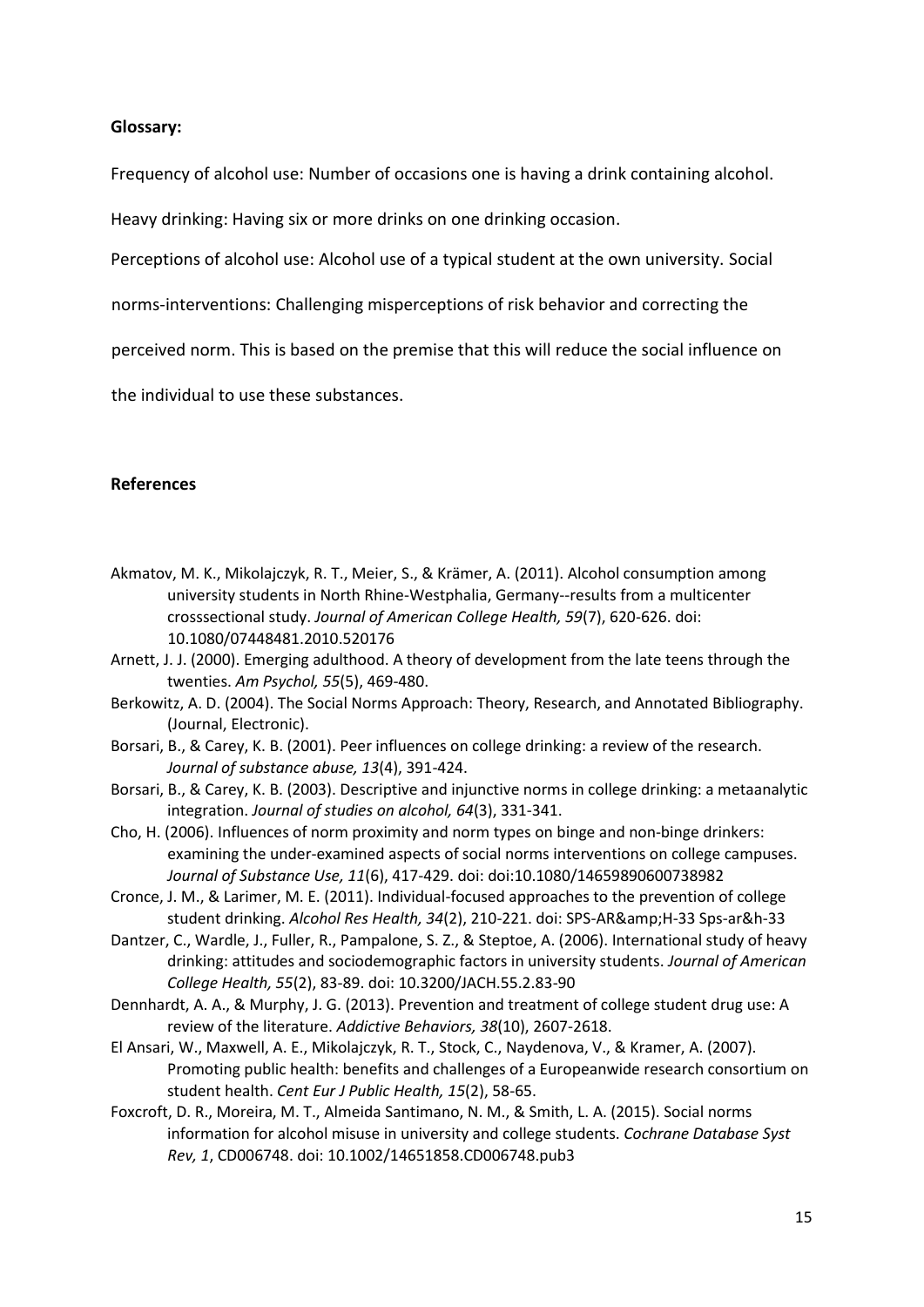- Franca, L. R., Dautzenberg, B., & Reynaud, M. (2010). Heavy episodic drinking and alcohol consumption in French colleges: the role of perceived social norms. *Alcoholism, Clinical and Experimental Research, 34*(1), 164-174. doi: 10.1111/j.1530-0277.2009.01078.x; 10.1111/j.1530-0277.2009.01078.x
- Haug, S., Ulbricht, S., Hanke, M., Meyer, C., & John, U. (2011). Overestimation of drinking norms and its association with alcohol consumption in apprentices. *Alcohol Alcohol, 46*(2), 204-209. doi: 10.1093/alcalc/agq103
- Keller, S., Maddock, J. E., Laforge, R. G., Velicer, W. F., & Basler, H.-D. (2007). Binge drinking and health behavior in medical students. *Addictive Behaviors, 32*(3), 505-515. doi:
- Kypri, K., Gallagher, S. J., & Cashell-Smith, M. L. (2004). An internet-based survey method for college student drinking research. *Drug Alcohol Depend, 76*(1), 45-53. doi: 10.1016/j.drugalcdep.2004.04.001
- Kypri, K., & Langley, J. D. (2003). Perceived social norms and their relation to university student drinking. *Journal of studies on alcohol, 64*(6), 829-834.
- Lewis, M. A., & Neighbors, C. (2007). Optimizing personalized normative feedback: the use of gender-specific referents. *J Stud Alcohol Drugs, 68*(2), 228-237.
- McAlaney, J., Bewick, B., & Hughes, C. (2011). The international development of the 'social norms' approach to drug education and prevention. *Drug Educ Prev Policy, 18*(18), 81-89.
- McAlaney, J., & McMahon, J. (2007). Normative beliefs, misperceptions, and heavy episodic drinking in a british student sample. *Journal of studies on alcohol and drugs, 68*(3), 385-392.
- Moreira, M. T., Smith, L. A., & Foxcroft, D. (2009). Social norms interventions to reduce alcohol misuse in University or College students. *Cochrane Database of Systematic Reviews*(3). doi: 10.1002/14651858.CD006748.pub2
- Neighbors, C., Dillard, A. J., Lewis, M. A., Bergstrom, R. L., & Neil, T. A. (2006). Normative misperceptions and temporal precedence of perceived norms and drinking. *Journal of studies on alcohol, 67*(2), 290-299.
- Neighbors, C., Lee, C. M., Lewis, M. A., Fossos, N., & Larimer, M. E. (2007). Are social norms the best predictor of outcomes among heavy-drinking college students? *Journal of studies on alcohol and drugs, 68*(4), 556-565.
- Neighbors, C., Lewis, M. A., Atkins, D. C., Jensen, M. M., Walter, T., Fossos, N., . . . Larimer, M. E. (2010). Efficacy of Web-Based Personalized Normative Feedback: A Two-Year Randomized Controlled Trial. *J Consult Clin Psychol, 78*(6), 898-911. doi: 10.1037/a0020766
- Page, R. M., Ihasz, F., Hantiu, I., Simonek, J., & Klarova, R. (2008). Social normative perceptions of alcohol use and episodic heavy drinking among Central and Eastern European adolescents. *Substance use & misuse, 43*(3-4), 361-373. doi: 10.1080/10826080701202866; 10.1080/10826080701202866
- Perkins, H. W. (2002). Surveying the damage: a review of research on consequences of alcohol misuse in college populations. *Journal of studies on alcohol.Supplement, (14)*(14), 91-100.
- Perkins, H. W. (2007). Misperceptions of peer drinking norms in Canada: another look at the "reign of error" and its consequences among college students. *Addictive Behaviors, 32*(11), 26452656. doi: 10.1016/j.addbeh.2007.07.007
- Perkins, H. W. (2014). Misperception Is Reality: The "reign of Error" About Peer Risk Behaviour Norms Among Youth and Young Adults. In M. Xenitidou & B. Edmonds (Eds.), *The Complexity of Social Norms*. Cham: Springer International Publishing.
- Perkins, H. W., Haines, M. P., & Rice, R. (2005). Misperceiving the college drinking norm and related problems: a nationwide study of exposure to prevention information, perceived norms and student alcohol misuse. *Journal of studies on alcohol, 66*(4), 470-478.
- Salonna, F., Vendelová, N. S., Benka, J., & Bačíková, M. (2012). Experiences of Slovak University students with on campus alcohol policy. *Human Affairs, 22*(4), 579-590.